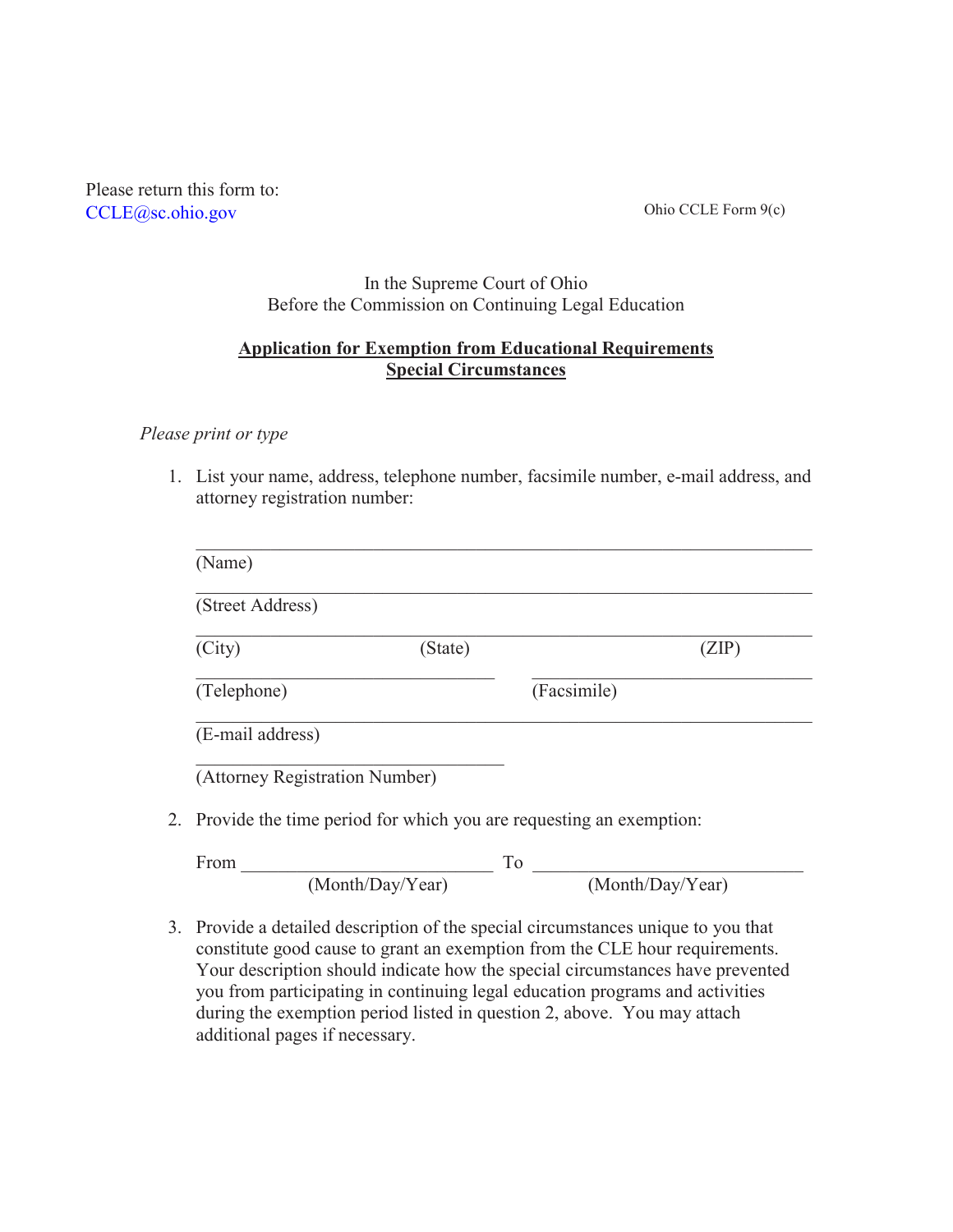4. Attach documentation from other persons or entities in support of your request if you believe it would be helpful in consideration of your Application for Exemption. List the names of the persons or entities that are providing documentation in support of your Application for Exemption.

 $\mathcal{L}_\text{max}$  and  $\mathcal{L}_\text{max}$  and  $\mathcal{L}_\text{max}$  and  $\mathcal{L}_\text{max}$  and  $\mathcal{L}_\text{max}$ 

\_\_\_\_\_\_\_\_\_\_\_\_\_\_\_\_\_\_\_\_\_\_\_\_\_\_\_\_\_\_\_\_\_\_\_\_\_\_\_\_\_\_\_\_\_ *See next page*